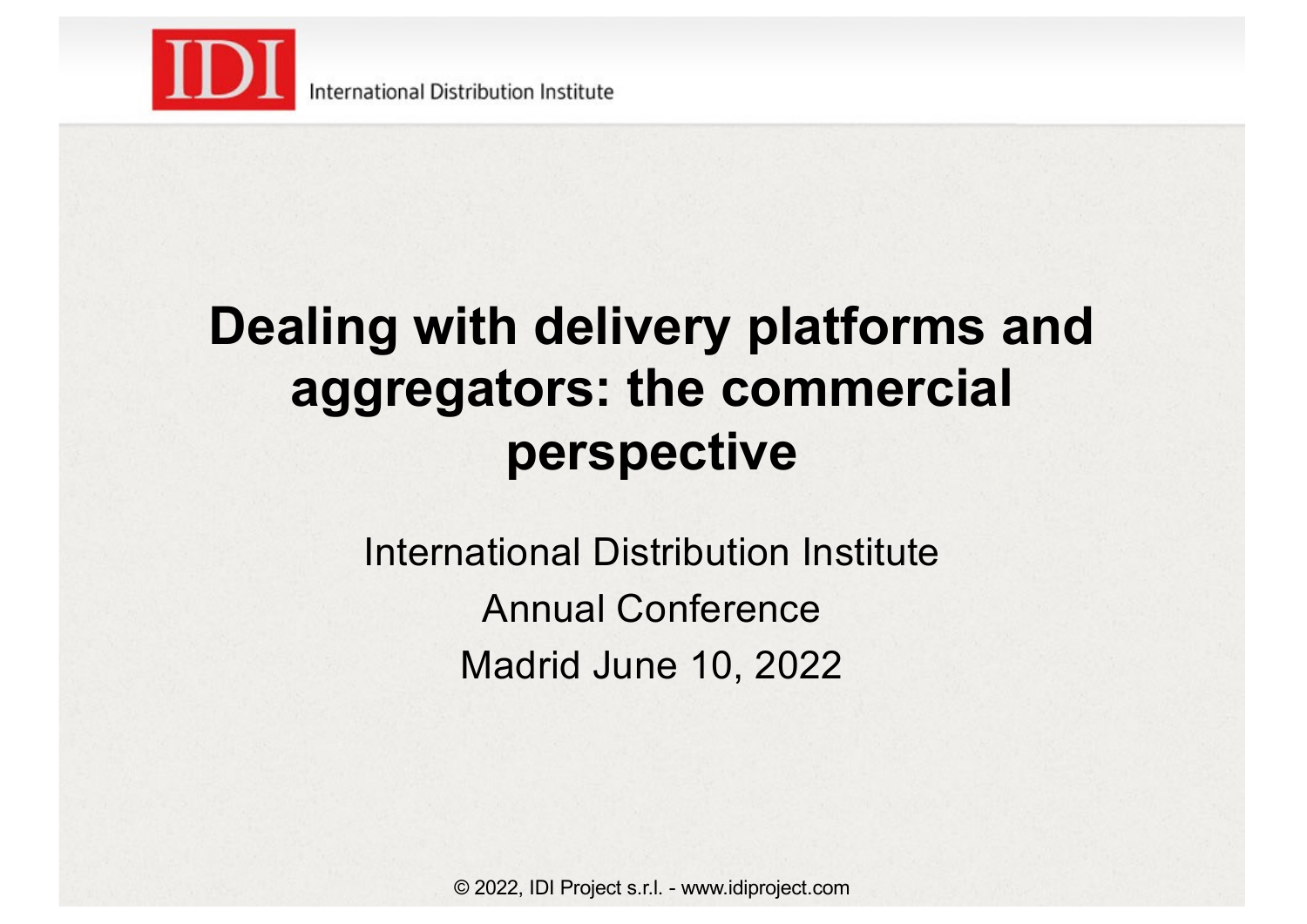

## **Dealing with delivery platforms and aggregators: the commercial perspective**

#### **Introduction**

This panel will focus on key commercial and strategic issues to be discussed by suppliers when negotiating with delivery platforms, but also the true nature and variety of "delivery platforms" in a fast changing world as well as the platform's perspective and issues dealing with not only customers but also governmental authorities interpreting the role and nature of platforms.

The panel will demonstrate the range of digital platforms available under this common term and will discuss specific legal issues, such as the exclusion of competitors from the platform and parallel sales of competing goods by the platform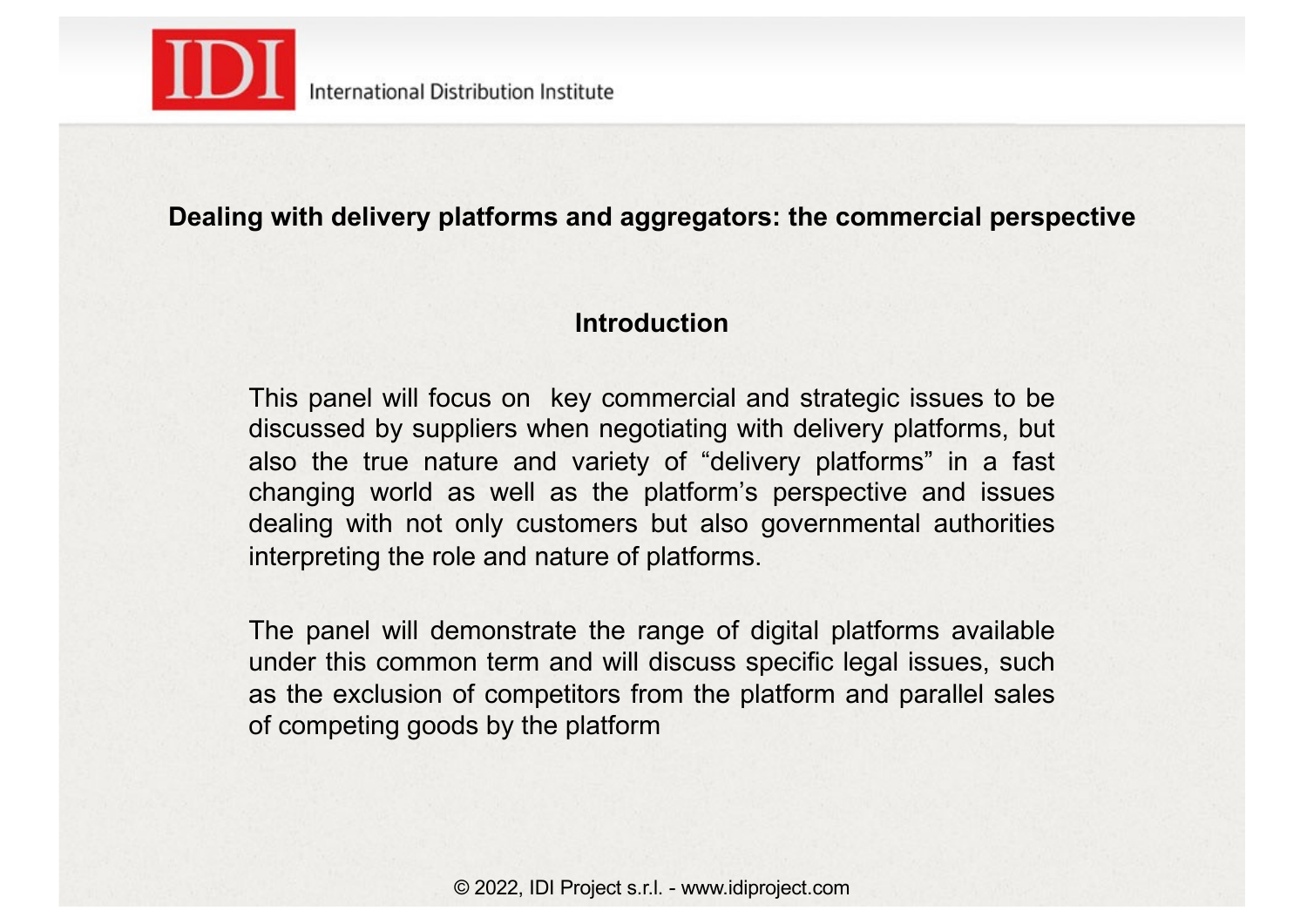

## **Dealing with delivery platforms and aggregators: the commercial perspective**

#### **The Panelist:**

**Carla Wachendorfer,**  Delivery Hero SE Head of Commercial & Antitrust Law

**Mercedes Clavell** Arco Abogados, Barcelona IDI Country Expert Spain for Franchising

**John Sotos** Founding Partner Sotos LLP, Toronto

**Marco Hero,**  Partner, Head of Franchise & Distribution Schiedermair, Frankfurt





**SCHIEDERMAIR** RECHTSANWÄLTE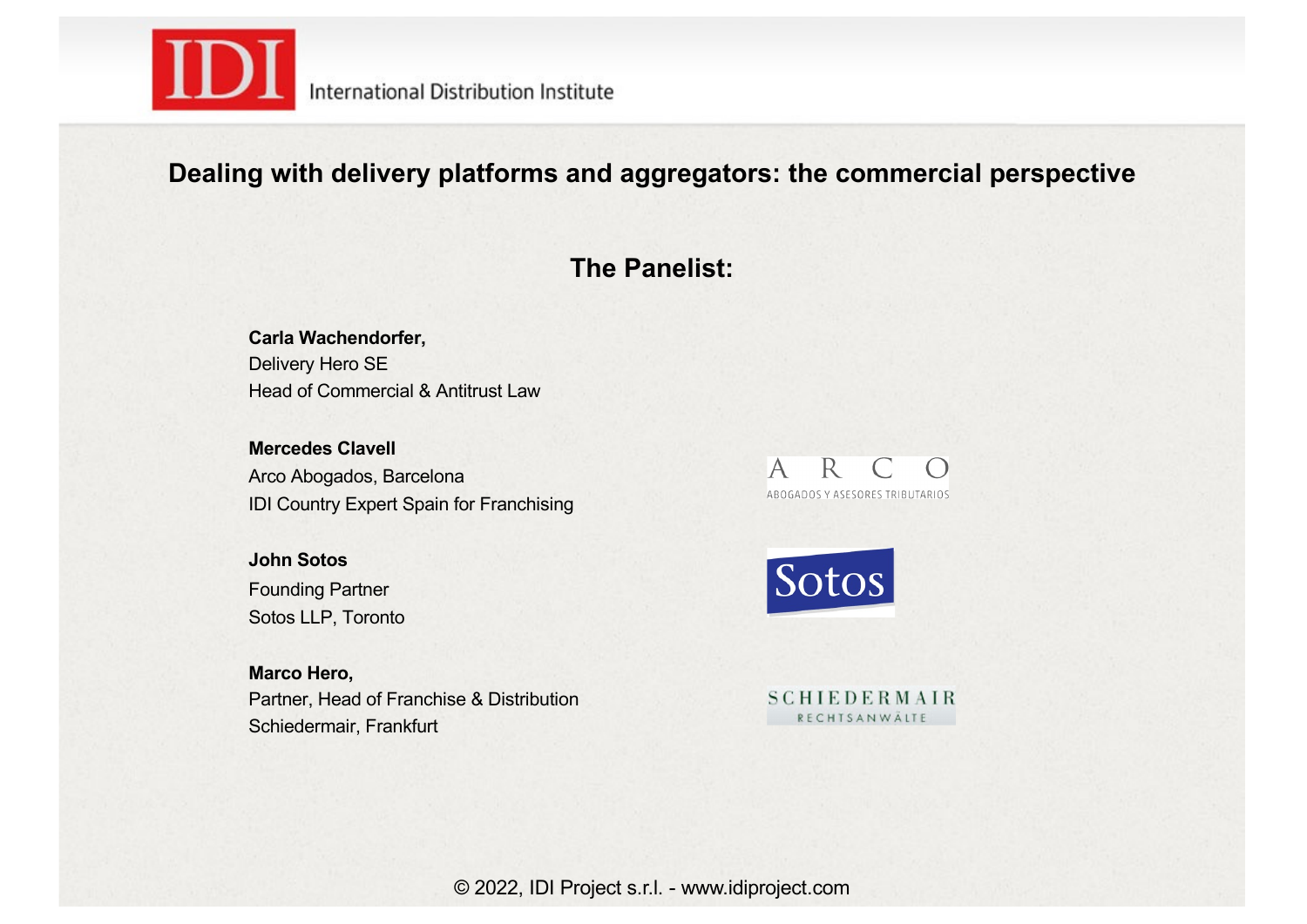

## **Dealing with delivery platforms and aggregators: the commercial perspective**

### **Nature, Types & Forms**

Legal nature of agreements with platforms and/or virtual markets/websites

Different types of underlying legal relationship between producers/principals and platforms:

- supply,
- agency & distribution or
- services providers.

Different types of platforms according to its purpose:

- product specialization,
- discount, club,
- delivery ect.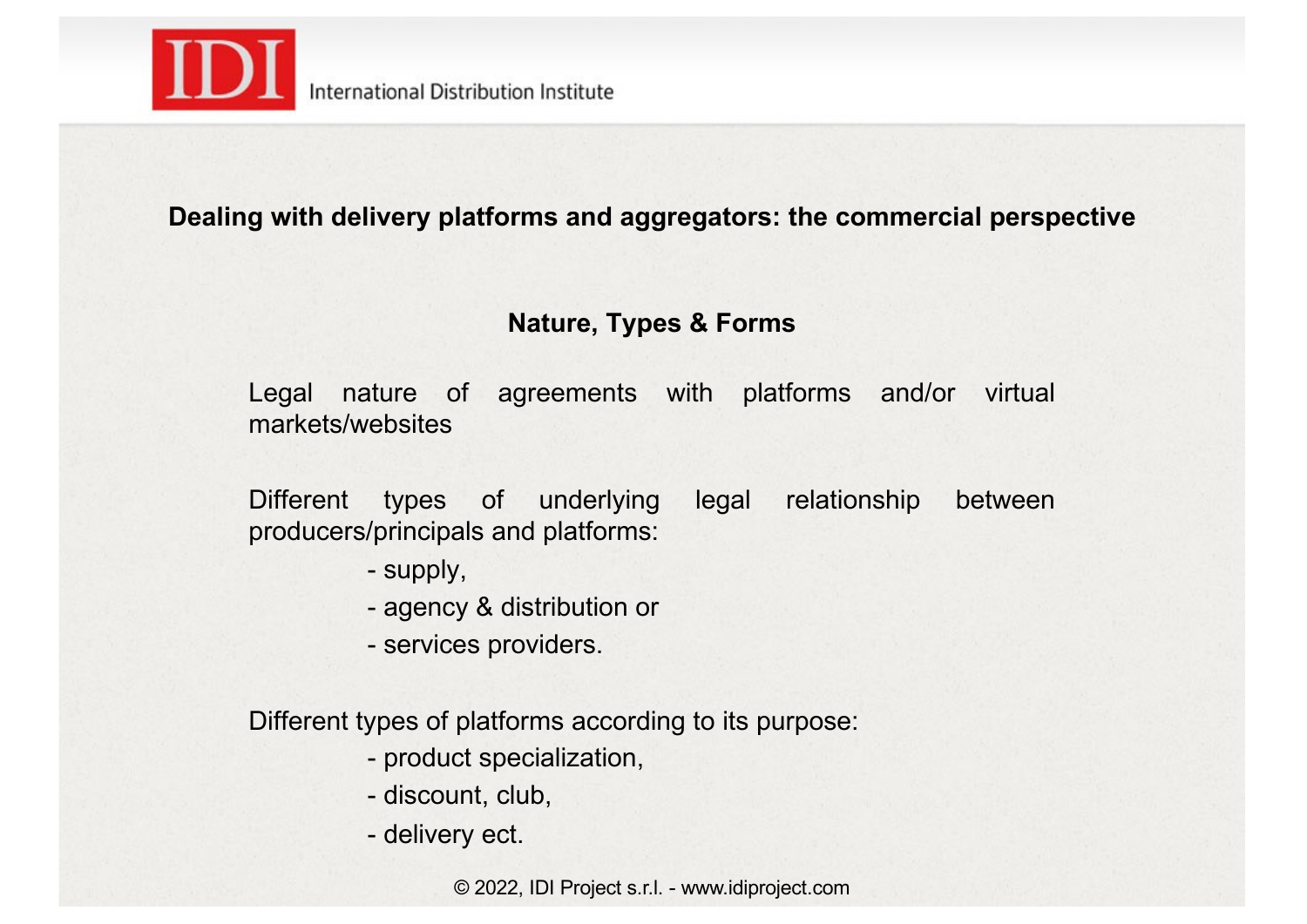

## **Dealing with delivery platforms and aggregators: the commercial perspective**

### **Key Issues**

- Who are the parties to the agreement with the platforms (Franchisor or Franchisee) and what is best practice?

- Common negotiating issues: special menu pricing
- MFN price protection
- exclusivity on core menu
- information sharing/integration with POS; customer experience and who controls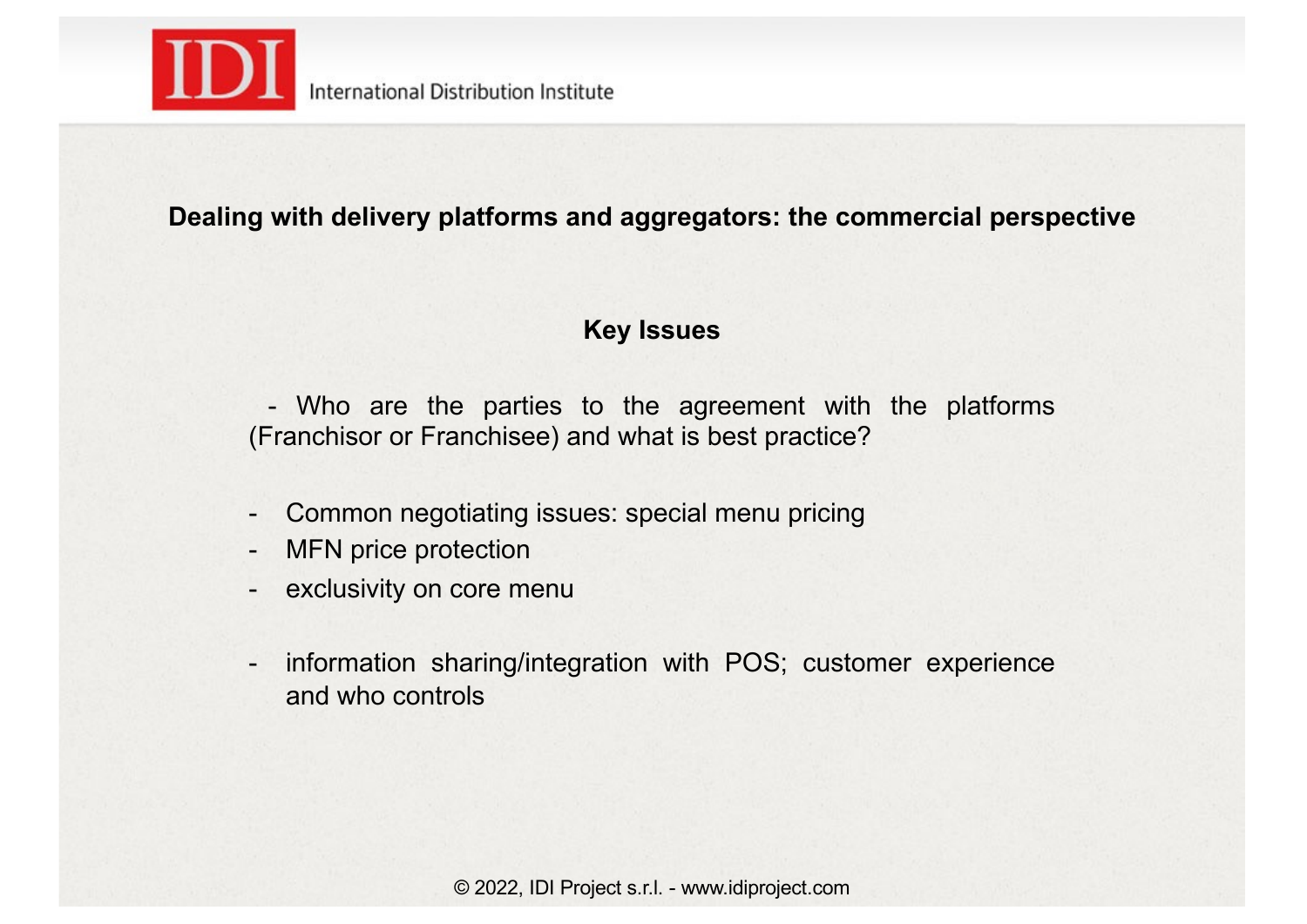

# **Dealing with delivery platforms and aggregators: the commercial perspective**

## **The Platform's Perspective**

- Dealing with Authorities
	- Definition of Platforms
	- Know-how & communication
	- Competitive restraints
- Dealing with Suppliers
- Dealing with Networks